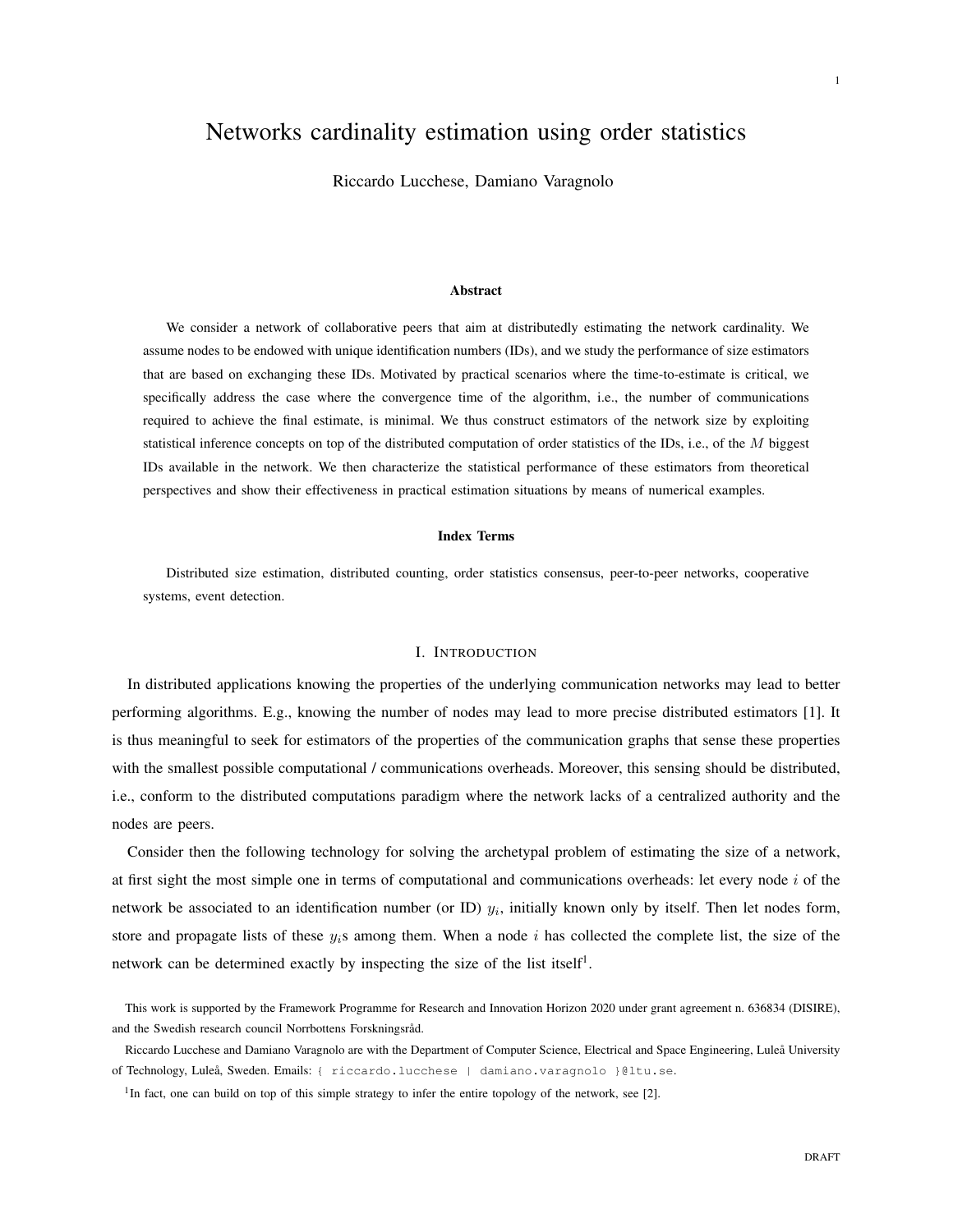2

Without constraints on how many  $y_i$ s one can send per packet, the network size estimation problem is thus trivial. If, instead, the number of transmittable  $y_i$ s is limited, and therefore only a subset of the  $y_i$ s can be sent per packet, then nodes must select which  $y_i$ s should be communicated at each round. This degree of freedom makes the estimation problem more interesting.

In this manuscript we study which selection mechanisms should be implemented, and what are the consequences of these selection processes, considering the following two practical requirements: *i)* the strategy should minimize the convergence time, i.e., the number of communications among nodes to achieve the final estimate; *ii)* the strategy should lead nodes to share an identical final estimate.

*Literature review:* the problem of distributedly counting or inferring networks cardinalities has been extensively studied in the literature. There is a vast portfolio of techniques, each characterized by different properties and tradeoffs: performing random walks [3], [4], [5], [6], [7], computing averages of the IDs [8], [9], [10], computing the eigenvalues of the Laplacian of the communication graph [11], exploiting Good-Turing estimators based on the number of occurrences of the IDs [12], scanning opportunely the binary representation of the IDs of the nodes [13], [14], borrowing concepts from identification of LTI systems over finite fields [15], performing opportune Gram-Schmidt orthogonalization of randomly generated IDs [16], and Bayesian schemes [17].

W.r.t. the estimation scheme proposed in this manuscript, all the strategies above perform more complex computational operations and require longer convergence times.

A strategy in the same playground of the one considered here (i.e., with the same computational complexity and minimal convergence time) is the basis of [9], [18], [19], [20], and works as follows: *i)* let each node locally generate M random IDs  $y_{i,m}$ ,  $m = 1, ..., M$  instead of just one ID  $y_i$ ; *ii*) make nodes distributedly compute over the network the M different maxima  $y_m^{\text{max}} = \max_i \{y_{i,m}\};$  *iii*) have each node estimate the network size using Maximum Likelihood (ML) concepts. As it will be clear later, the approach proposed in this manuscript has overall better statistical performance.

Other strategies that are also based on the computation of order statistics have been proposed in [21], [22], [23], [24]. Nonetheless, the results obtained in this work are distinguished in three fundamental ways (cf. also the following statement of contributions): *i)* the proposed point estimator is derived from approximated ML concepts rather than methods of moments; *ii)* the proposed interval estimator and the related hypothesis testing results are completely novel; *iii*) the strategy is tailored for the case of networks of peer nodes, and not for databases or other centralized applications.

*Statement of contributions:* the previously posed assumptions, i.e., that each node is associated to a scalar ID  $y_i$ , that nodes can form and propagate lists of IDs, but that the number of  $y_i$ s that can be propagated per transmission round is limited, introduce the problem of which IDs should be selected for transmission. The question is then which is the (statistically) best performing strategy that satisfies to the practical requirements of *i)* minimizing the convergence time, i.e., the number of communications to achieve the final estimate; *ii)* leading nodes to all share an identical final estimate.

Since stochastic selection processes would lead to stochastic convergence times, we specifically consider deter-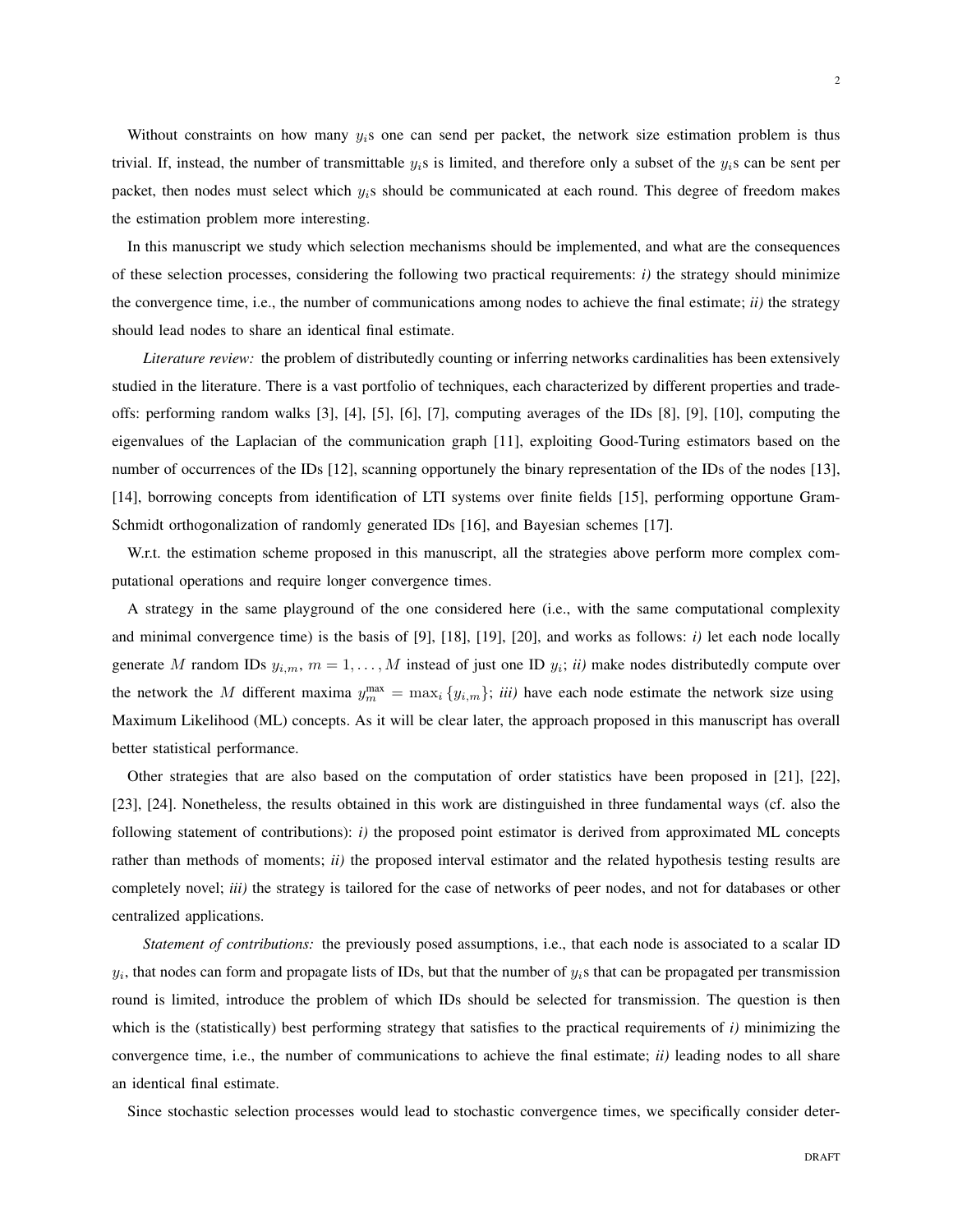The contributions of this manuscript are thus the following:

- motivate why it is meaningful to analyze just what can be obtained computing maximum values, and neglect minimum values or ranges (differences between maximum and minimum values);
- derive and statistically characterize approximated ML point estimators of the network size that follow from approximated score functions;
- derive and statistically characterize interval estimators in the form of statistical hypothesis tests on the network size.

*Organization of the manuscript:* in Section II we collect the notation used throughout this text and frame the cardinality estimation problem in a formal way. In Section III we discuss in detail an iterative algorithm to distributedly compute order statistics. In Section IV we derive an approximated ML estimator and characterize its statistical performance. In Section V we consider how the nodes can perform statistical hypothesis testing on the network size. In Section VI we show the effectiveness of the estimation strategies by means of simulated experiments. Finally, in Section VII we collect some concluding remarks and discuss future research directions.

## II. PROBLEM FORMULATION

Due to the iterative nature of the estimation algorithm, we describe the quantities of interest at discrete points in time. For this purpose, we partition time into an ordered set of equally lasting intervals indexed by the integer variable  $t = 0, 1, 2, \ldots$  We informally refer to each of these time-intervals as to an "epoch".

We model the communication network as a directed, strongly connected and, w.l.o.g. for our findings, timeconstant graph  $G = (V, E)$  with  $V = \{1, 2, ..., n\}$ . In particular, the cardinality of the network is  $n = |V|$ . Communications are assumed to be perfect (i.e., no collisions, no delays, no information sharing errors). The exchange of information between nodes follows a broadcast communication protocol, i.e., when  $i \in V$  transmits, it transmits to all its neighbors  $\mathcal{N}_i := \{j : (i, j) \in E\}$  simultaneously, and these js are not required to acknowledge the transmission.

Nodes are assumed to be equipped with a local random number generator that, during initialization, draws an independent sample from a common absolutely continuous distribution  $P_Y(\cdot)$ . The random outcome is then stored in the local variable  $y_i$ . In the following, we informally refer to  $y_i$  as the ID of node i. The fictitious IDs  $y_1, \ldots, y_n$ are thus viewed as an *n*-dimensional sample extracted from  $P_Y(\cdot)$ .

Importantly, we assume that when nodes communicate, they exchange packets containing at most M different IDs, with M fixed a priori. Different  $Ms$  thus trade off the amount of information that is locally available for statistical inference with the communication requirements.

The aim of the nodes is to reach consensus, in the smallest number of epochs possible, on an estimate of the network cardinality n starting from no a priori knowledge on the network topology or on n itself. The purpose is thus not only to estimate effectively n, but also to reach, as soon as possible, agreement on the same estimate  $\hat{n}$ .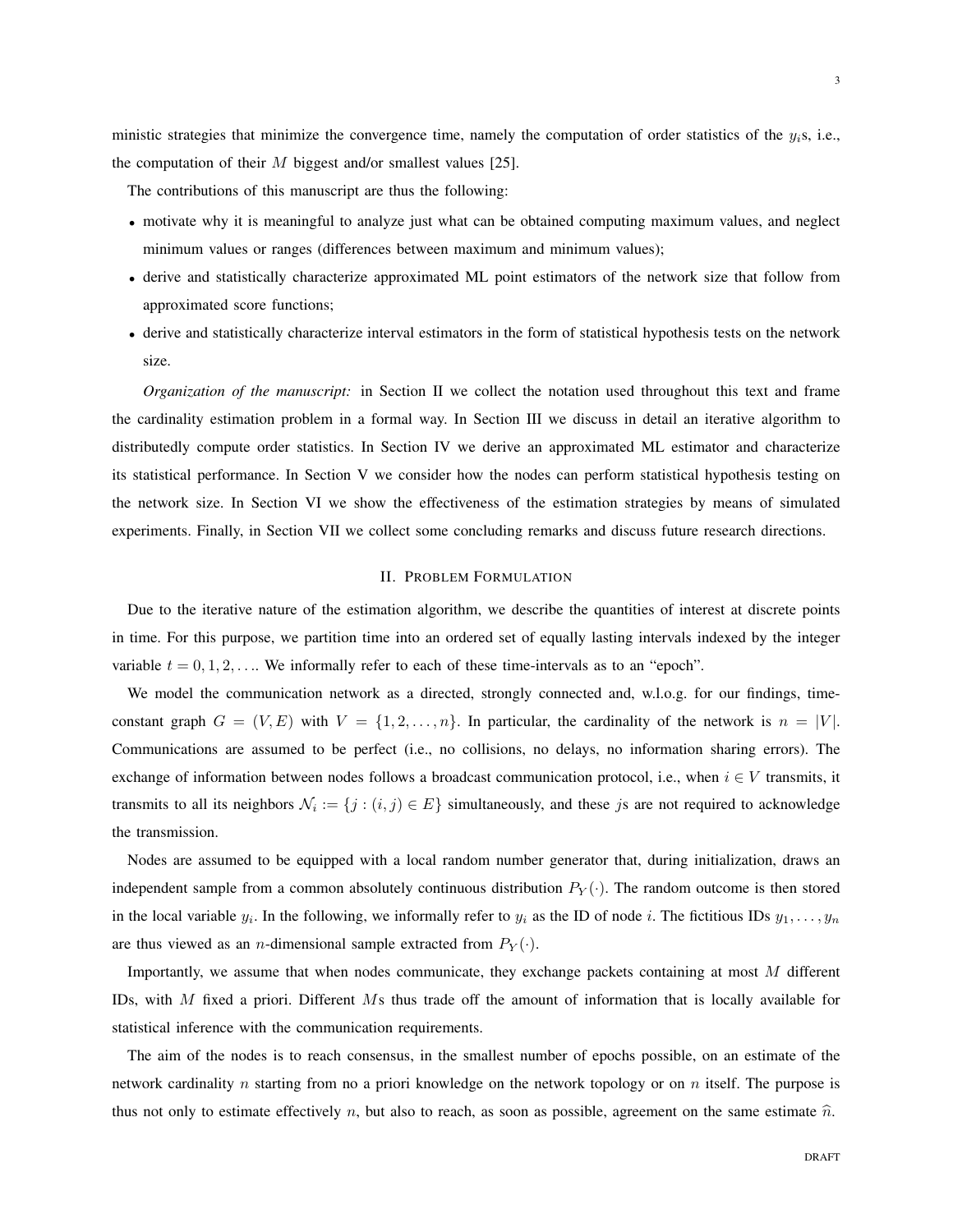Remark 1 *Each ID* y<sup>i</sup> *is assumed to be a real number, and we thus neglect in first approximation quantization issues. We nonetheless notice that if the set of all plausible IDs is finite, e.g., strings of* b *bits, then the probability of collisions is described by a generalized birthday paradox. Specifically, this probability is given by*  $1 - \prod_{k=0}^{n-1} \frac{2^b - k}{2^b}$ *and therefore is strictly decreasing in* b*.*

#### III. ORDER STATISTICS CONSENSUS

Let  $x_{(1)}, \ldots, x_{(n)}$  be the outcome of sorting the vector of initial IDs  $y_1, \ldots, y_n$  in ascending order. By construction the variable  $x_{(m)}$  takes the m-th smallest value in  $y_1, \ldots, y_n$  and is called the m-th order statistic.

Assume that the maximum number of transmittable IDs per communication has been fixed through M. Then, the order statistic  $x_{(n-M+1)}$  can be distributedly computed by the network through the following Algorithm 1.

# Algorithm 1 Order statistics consensus

- 1: *(local storage requirements)* vectors  ${}^{i}x, {}^{i}w \in \mathbb{R}^{M}$ ;
- 2: *(initialization of the local storage)* let  ${}^{i}x = [{}^{i}x_1, \ldots, {}^{i}x_M]$  by setting  ${}^{i}x_m = 0$  for  $m = 1, \ldots, M 1$ , and  ${}^{i}x_{M} = y_{i}$ ; let  ${}^{i}w = 0$ ;
- 3: for each epoch  $t = 0, 1, 2, \ldots$  do
- 4: *(on epoch start, save the current local state)*  $i_w \leftarrow i_x$ ;
- 5: *(on transmission, that happens once per epoch, and uniformly i.i.d. during the epoch)* broadcast the current  $i_w$  to the neighboring nodes  $j \in \mathcal{N}_i$ ;
- 6: *(on reception, that happens*  $|\mathcal{N}_i|$  *times per epoch)* upon reception of  $^j w$  from neighbor j, update  $^ix$  by selecting and sorting (in ascending order) the M biggest elements in  $i_x \cup j_w$ . I.e., letting  $\xi \in \mathbb{R}^{2M}$  be a temporary vector, and describing this operation in Matlab-like pseudo-code, let

$$
\xi \leftarrow \text{unique} \left( \text{sort} \left( \text{stack} \left( \overset{i}{x}, \overset{j}{w} \right) \right) \right) ,
$$
  

$$
^ix \leftarrow \xi_{(M+1):(2M)} .
$$

7: end for

Notice that during each epoch each node performs two basic functions: *i)* it uses the received IDs to update its local information; *ii*) it broadcasts its information to its neighbors. Importantly, to compute  $x_{(n-M+1)}$ , the nodes are required to compute also  $x_{(n-M+2)}, \ldots, x_{(n)}$ .

We stress that the number of scalars that are broadcast by a node per epoch does not grow indefinitely, but instead stays bounded by the design parameter M. Moreover, nodes may skip the zero entries in the current  $^iw$ when transmitting, so that the length of packets scales with the network cardinality up to  $n = M$ .

Consensus, i.e., the condition where all the nodes have computed correctly  $x_{(n-M+1)}$ , is achieved at most after  $d$  epochs, with  $d$  the diameter of the network. In fact, a sufficient condition for achieving consensus is that the information of any given node can eventually be propagated to the rest of nodes in the network. Therefore, given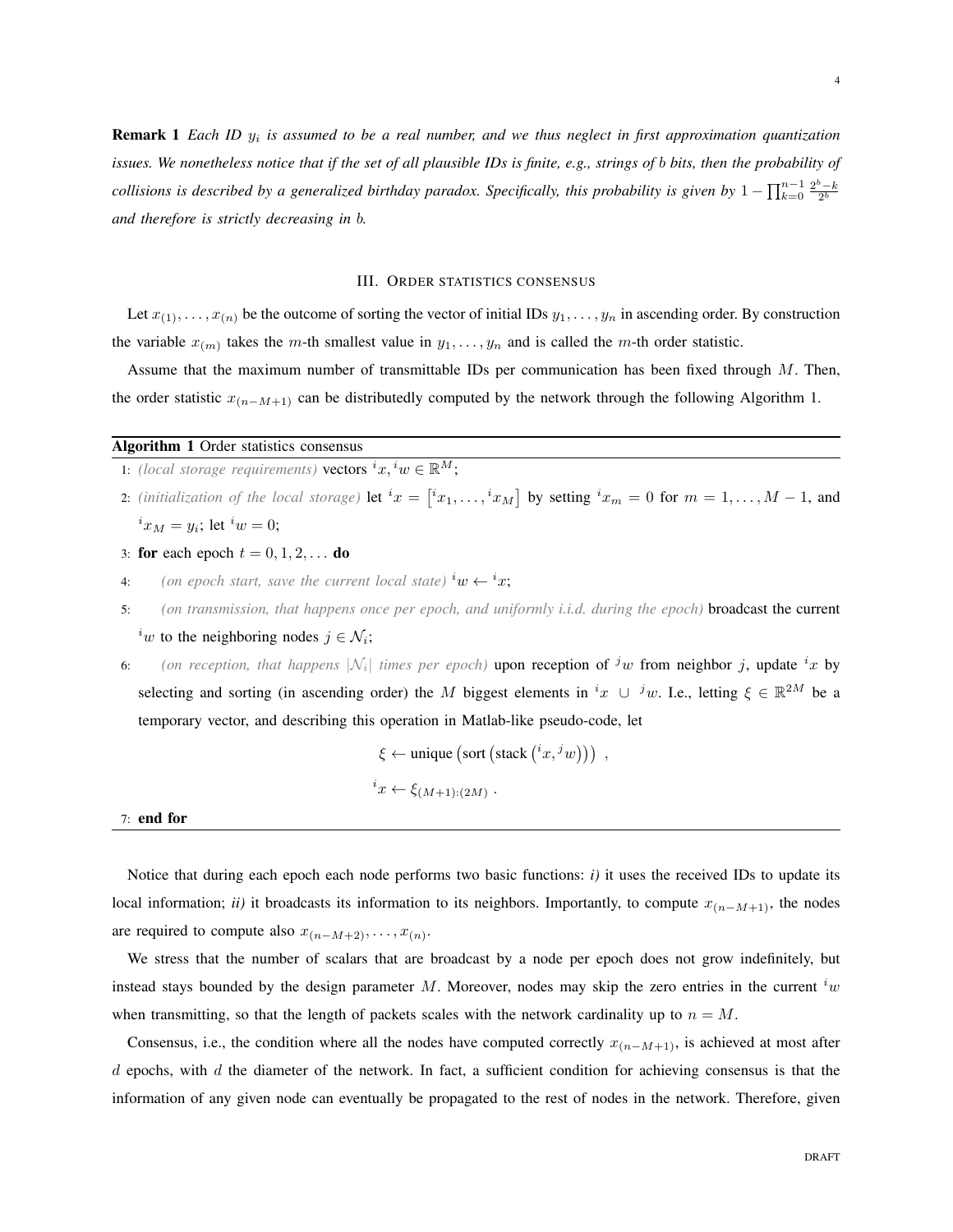$$
x := \begin{bmatrix} x_{(n-M+1)} & x_{(n-M+2)} & \dots & x_{(n)} \end{bmatrix} . \tag{1}
$$

For notational brevity, in the following we let  $x_m$ ,  $1 \leq m \leq M$ , indicate the m-th component of x, so that  $x_1 := x_{(n-M+1)}, x_2 := x_{(n-M+2)}$  and so on.

Assuming that the consensus vector (1) has been computed, a node can distinguish between two cases:

- 1) x has some zero entries: this implies that  $n < M$ , and thus the cardinality of the network is given precisely by the number of non-zero entries of  $x$ ;
- 2) x has no zero entries: this implies that  $n \geq M$ , and thus that  $x_1$  is the searched  $(n-M+1)$ -th order statistic. This is the interesting case from our statistical perspectives and gives birth to the question of how to estimate n given  $x_{(n-M+1)}$ .

#### IV. ESTIMATING CARDINALITIES

#### USING ORDER STATISTICS

This section leverages Algorithm 1 for the estimation of the cardinality of a network, and is articulated in four parts: IV-A, showing that to compute maxima (i.e., statistics of the kind  $x_{(n-m)}$ , where n is the cardinality of the network), minima (i.e., statistics of the kind  $x_{(m)}$ ), or ranges (i.e., combinations like  $x_{(n-m)} - x_{(m)}$ ), is for our purposes equivalent; IV-B, deriving a closed-form for the Maximum Likelihood (ML) estimator of the network size n; IV-C, proposing and characterizing an estimator naturally approximating the ML one; and IV-D, characterizing the statistical properties of the approximated estimator.

#### *A. Computing maxima, minima or ranges is equivalent for cardinality estimation purposes*

Let the initial IDs  $y_1, \ldots, y_n$  be n i.i.d. realizations of the same continuous r.v. Y, i.e., let Y be described by a generic absolutely continuous probability distribution  $P_Y(y)$ , so that Y admits its density  $p_Y(y)$ . Define the random variables  $X_{(1)}, \ldots, X_{(n)}$  as the order statistics of an *n*-dimensional sample with i.i.d. components extracted from Y. We denote with  $x_{(m)}$ ,  $1 \le m \le M$ , the realization of  $X_{(m)}$ , so that  $x_{(m)}$  is the m-th smallest value in  $y_1, \ldots, y_n$ .

If  $m_1, \ldots, m_M$  are M generic indexes s.t.  $1 \leq m_1 < \ldots < m_M \leq n$ , then the joint probability density of the order statistics  $X_{(m_1)}, \ldots, X_{(m_M)}$  is [25, Eq. (2.2.2)]

$$
p_{X_{(m_1)},...,X_{(m_M)}} (x_1,...,x_M ; n) =
$$
  
\n
$$
\frac{n!}{(m_1 - 1)!(m_2 - m_1 - 1)!\dots(n - m_k)!}
$$
  
\n
$$
\cdot (P_Y(x_1))^{m_1 - 1} p_Y(x_1)
$$
  
\n
$$
\cdot (P_Y(x_2) - P_Y(x_1))^{m_2 - m_1 - 1} p_Y(x_2)
$$
  
\n
$$
\vdots
$$
  
\n
$$
\cdot (1 - P_Y(x_M))^{n - m_M} p_Y(x_M)
$$
\n(2)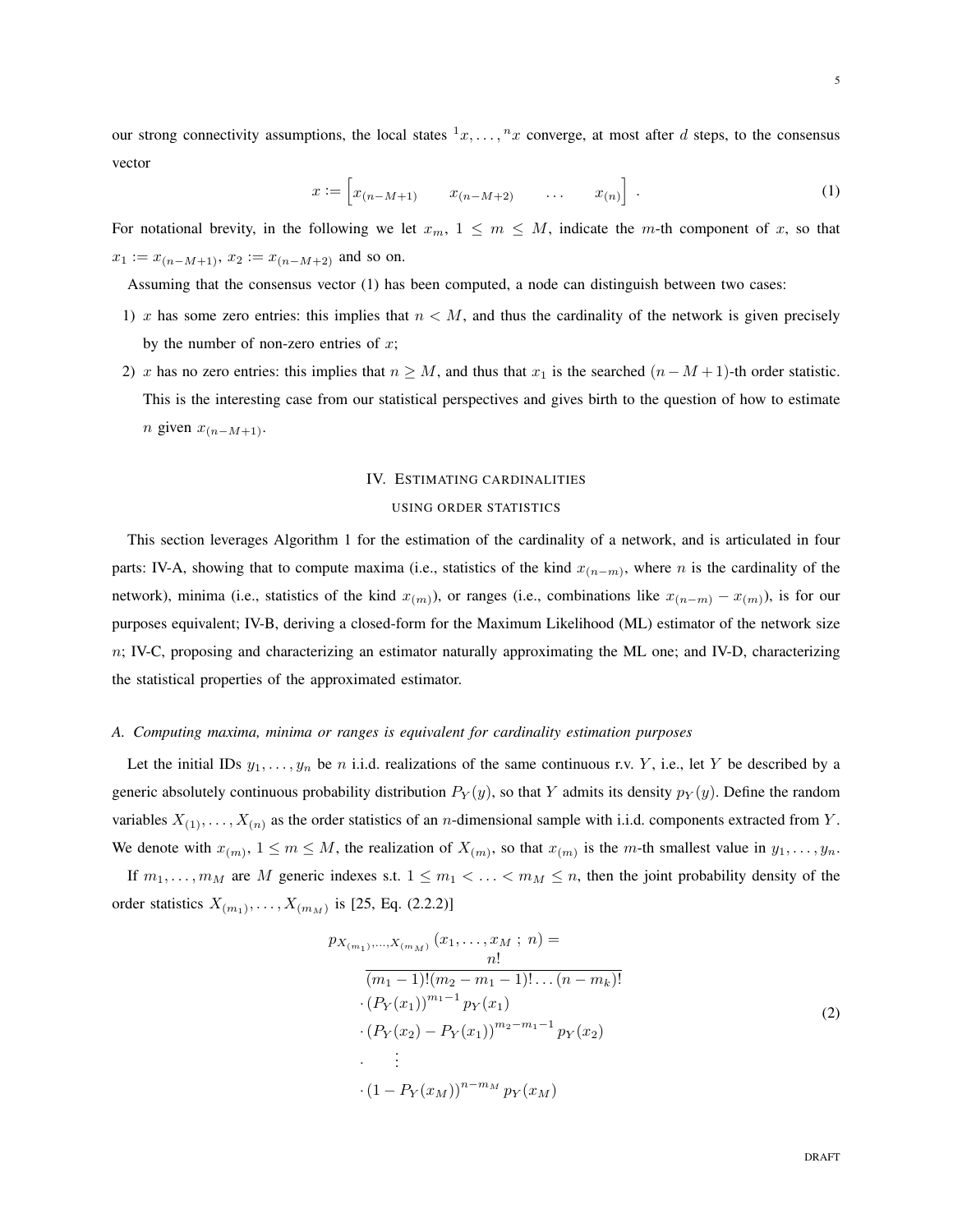subject to

$$
x_1 \leq x_2 \leq \cdots \leq x_M.
$$

Notice then that, given the continuity assumptions on Y, we may restrict Y to be (0,1)-uniform, so that  $p_Y(y) \sim$  $U[0,1]$ . Indeed, it is always possible to transform any non-uniform continuous Y into  $Y' = P_Y(Y) \sim U[0,1]$  by means of the so-called probability integral transform. We can thus eventually consider the equivalent uniform r.v. since it retains the same information content (cf. also Proposition 7 in [9]).

As for the indexes  $m_1, \ldots, m_M$ , we notice that there are only 3 meaningful arrangements:

1) case  $m_1 = 1, \ldots, m_M = M$ , so that the considered order statistics are  $X_{(1)}, \ldots, X_{(M)}$ , i.e., the M smallest IDs. In this case we can observe that  $m_1 = 1$ ,  $m_2 - m_1 - 1 = 0$ ,  $m_3 - m_2 - 1 = 0$ , ...,  $n - m_M = n - M$ . Thus the density (2), given that the  $y_1, \ldots, y_n$  are i.i.d. realizations from a uniform distribution, particularizes to

$$
p(x_1,...,x_M ; n) = \frac{n!}{(n-M)!} (1 - x_M)^{n-M}.
$$
 (3)

Since in this case  $x_M$  is the M-th smallest element of  $y_1, \ldots, y_n$ , it follows that  $x_M \sim B(M, n - M + 1)$ with  $B(\cdot, \cdot)$  the Beta distribution [25, Example 2.3]. Notice also that the structure of this joint density reflects the fact that, conditioned on  $x_M$ , the various order statistics  $x_m$  with  $m < M$  are  $(0, x_M)$ -uniform r.v.s;

2) case  $m_1 = n - M + 1, \ldots, m_M = n$ , so that the considered order statistics are  $X_{(n-M+1)}, \ldots, X_{(n)}$ , i.e., the M biggest IDs. In this case we can observe that  $m_1 = n - M + 1$ ,  $m_2 - m_1 - 1 = 0$ ,  $m_3 - m_2 - 1 = 0$ , ...  $n - m<sub>M</sub> = 0$ . Thus (2) particularizes to

$$
p(x_1, ..., x_M ; n) = \frac{n!}{(n-M)!} x_1^{n-M}.
$$
 (4)

 $x_1$  is now the M-th biggest element of  $y_1, \ldots, y_n$  and, similarly to the previous case, is distributed as  $B(n M + 1, M$ ) [25, Example 2.3];

3) case  $m_1 = 1, \ldots, m_k = k, m_{k+1} = n - M + k + 1, \ldots, m_M = n$ , so that the considered order statistics are  $X_{(1)},\ldots,X_{(k)}$  and  $X_{(n-M+k+1)},\ldots,X_{(n)}$ , i.e., the k smallest and the  $M-k$  biggest IDs. Combining the observations made for the two cases above, we have that in this case (2) particularizes to

$$
p(x_1,...,x_M; n) = \frac{n!}{(n-M)!} (x_{k+1} - x_k)^{n-M}.
$$
 (5)

Since  $x_k$  and  $x_{k+1}$  are respectively the k-th smallest and  $(M - k)$ -th biggest element of  $y_1, \ldots, y_n$ , it follows that (again)  $(x_{k+1} - x_k) \sim B(n - M + 1, M)$  [25, Example 2.3].

Importantly, as suggested in Section III, the previous 3 cases are the only meaningful ones in our distributed computations setting. Indeed, to compute the M-th biggest element of a given set requires the computation also of the  $M - 1$ -th,  $M - 2$ -th, etc., biggest values, that can then be considered as available information when the computation is ended. The same conclusion applies also for the computation of the  $M$ -th smallest elements and of ranges.

Given that (3), (4) and (5) have exactly the same functional structure, *estimators derived from the 3 different cases will have the same statistical performance.* In the remainder of this manuscript we thus consider w.l.o.g. the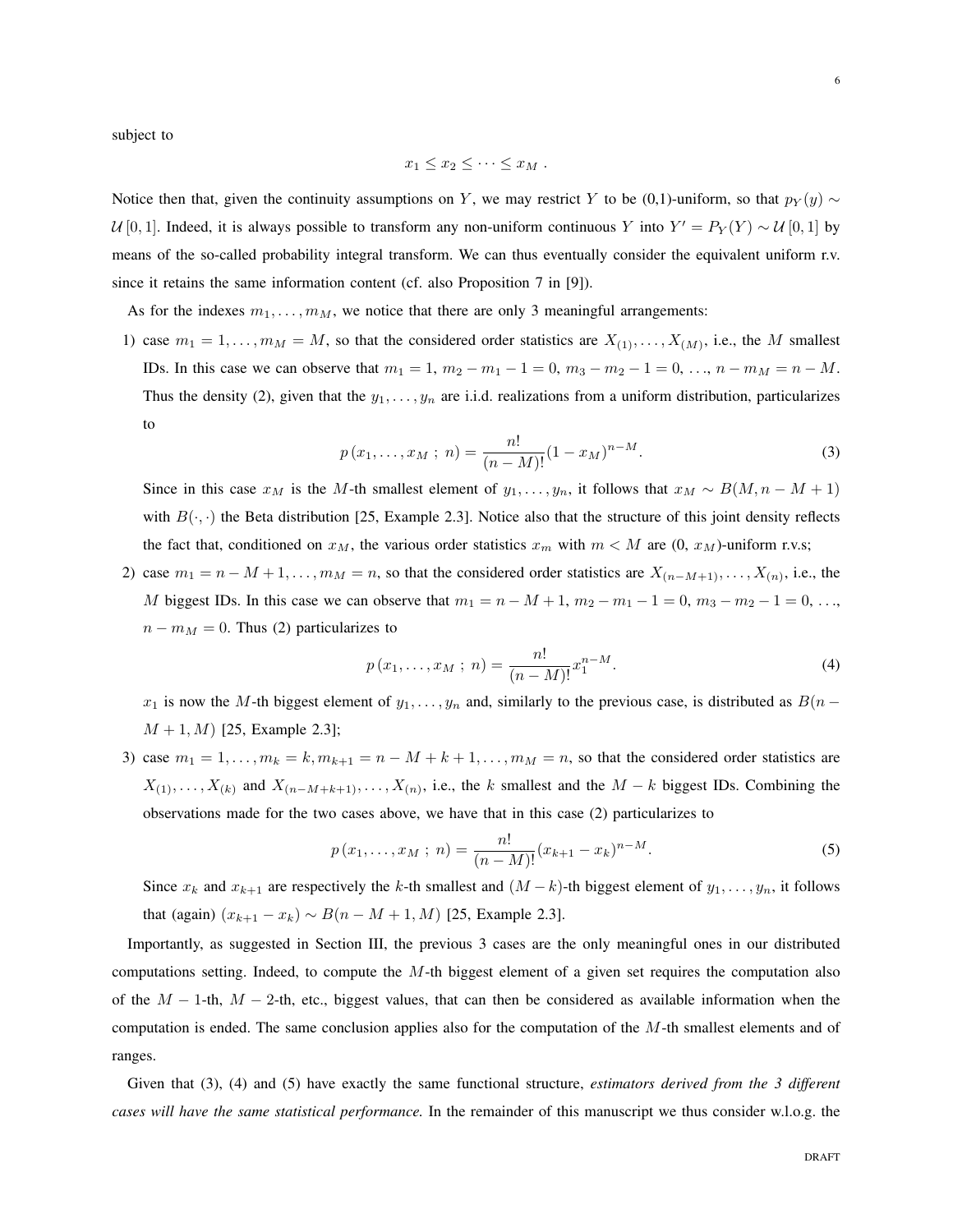case where the order statistics correspond to computing maxima over the network. I.e., from now on we assume that  $x_M$  is the n-th order statistic of  $y_1, \ldots, y_n$  or, equivalently, the biggest ID in the network;  $x_{M-1}$  is the  $(n-1)$ -th order statistic, i.e., the second biggest ID; ...;  $x_1$  is the  $(n - M + 1)$ -th order statistic, i.e., the M-th biggest ID.

## *B. The ML estimator of* n

For  $n \geq M$  the ML estimator of the size can be found by inspection of the likelihood ratio [26]

$$
R = \frac{p(x_1 \dots, x_M ; \tilde{n})}{p(x_1 \dots, x_M ; \tilde{n} - 1)}.
$$

Indeed, given (4) we obtain that

$$
n_{ML} := \arg\max_{\widetilde{n}\in\{M,M+1,\ldots\}} p(x_1\ldots,x_M;\widetilde{n})
$$

$$
= \max\{\widetilde{n} \mid R \ge 1\} = \text{floor}\left(\frac{M}{1-x_1}\right).
$$
(6)

However, a difficulty with (6) is that the probability density  $p(n_{ML}$ ; n) (and thus all the statistical performance indexes like var  $(n_{ML} - n)$ ) is not available in closed form and must be computed numerically. Moreover, numerical approaches prevent a full understanding of the properties of the estimator, and complicate design steps such as choosing that design parameter  $M$  that leads to specific performance requirements.

#### *C. The ML estimator admits a natural approximation with performance indexes expressible in closed forms*

We thus consider an alternative estimator for the cardinality of the network that has performance indexes that can be expressed in closed forms and that represents a natural approximation of the ML estimator (6).

Consider then that if  $n \geq M$  then the joint log-pdf of  $x_1, \ldots, x_M$  is

$$
\log (p (x_1, ..., x_M; n)) = (n - M) \log (x_1) + \sum_{k=0}^{M-1} \log (n - k)
$$

so that the score is

$$
\frac{\partial \log(p)}{\partial n} = \log(x_1) + \sum_{k=0}^{M-1} \frac{1}{n-k} \,. \tag{7}
$$

Let then  $\psi(\cdot)$  be the digamma function, and exploit the equivalence

$$
\sum_{k=0}^{M-1} \frac{1}{n-k} = \sum_{k=0}^{M-1} \frac{1}{(n-M+1)+k}
$$
  
=  $\psi(n+1) - \psi(n-M+1)$  (8)

to express the ML estimator (6) as

$$
\arg \max_{\widetilde{n} \in \{M, M+1, ...\}} |\psi(\widetilde{n} + 1) - \psi(\widetilde{n} - M + 1) + \log(x_1)|.
$$

Recalling that

$$
\psi(w) = H_{(w-1)} - \gamma \approx \log(w - 1) \tag{9}
$$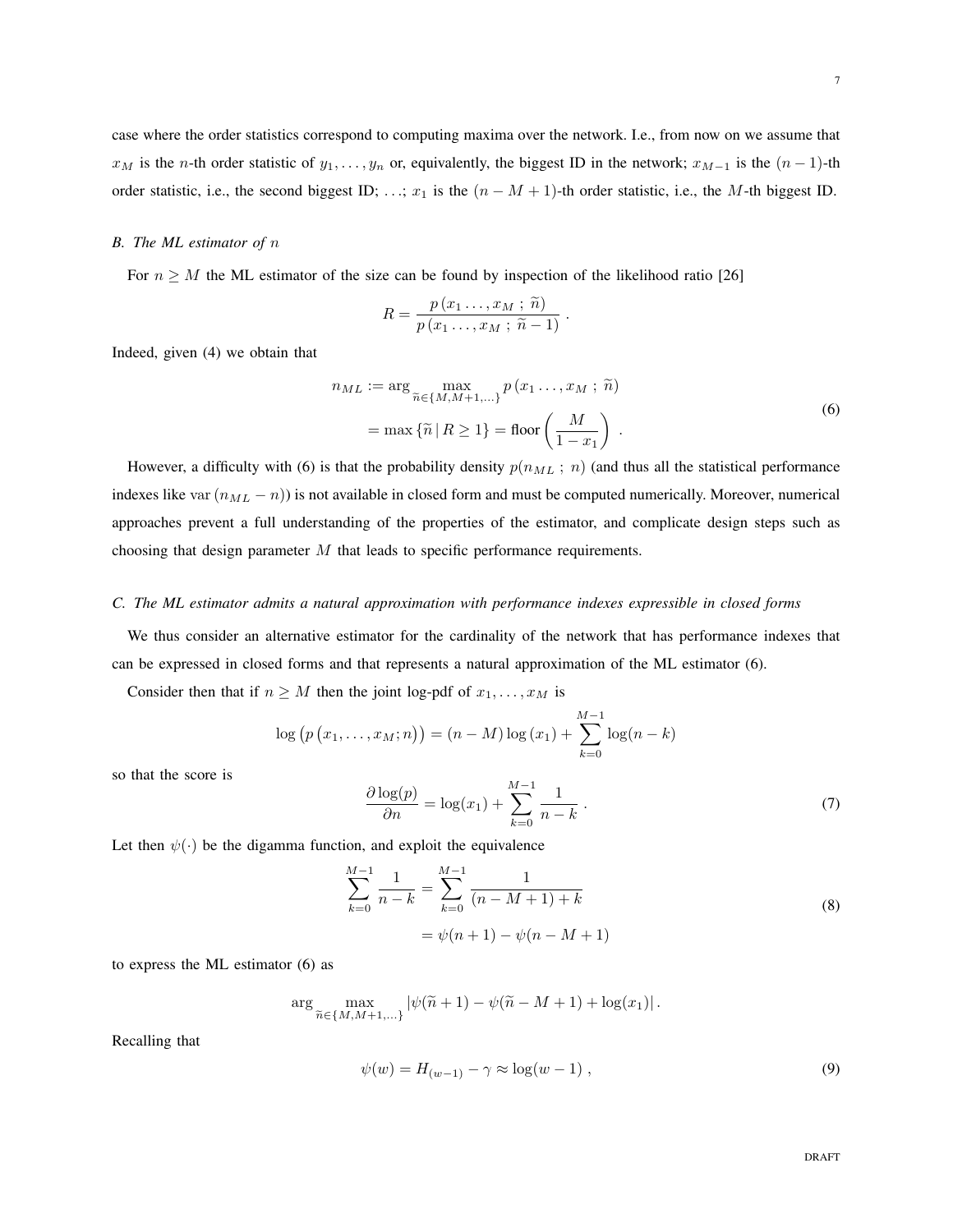8

where  $H_{(w-1)}$  is the w−1-th Harmonic number and  $\gamma$  is the Euler-Mascheroni constant, it follows that the score (7) can be approximated as

$$
\frac{\partial \log(p)}{\partial n} \approx \log(x_1) + \log(n) - \log(n - M) . \tag{10}
$$

In particular, the unique root of the right-hand side of (10) yields an approximation for the unique root of the score, and this legitimates

$$
\widehat{n} = g\left(x_1\right) := \frac{M}{1 - x_1} \tag{11}
$$

as an approximated form of  $n_{ML}$  for the case  $n \geq M$ .

To extend  $\hat{n}$  so to comprise also the case  $n < M$ , we consider that in the latter case only n of the M order statistics  $x_1, \ldots, x_M$  contain meaningful information, while the remaining ones are arbitrarily set to zero by Algorithm 1. Therefore, a precise estimate is obtained by counting the non-zero entries  $x_m$ ,  $1 \le m \le M$ . The complete estimator is thus

$$
\widehat{n} = \begin{cases}\n\frac{M}{1 - x_1} & \text{if } x_1 \neq 0 \\
|\{x_m \neq 0\}| & \text{otherwise,} \n\end{cases}
$$
\n(12)

where |·| indicates the cardinality of a set.

# *D. Statistical characterization of the approximated estimator*

In the following we let  $\hat{N}$  denote the random variable associated to (12). To characterize its performance in function of the design parameter M we notice that if  $n < M$  then  $\mathbb{P}\left[\widehat{N} = n\right] = 1$ , i.e.,

$$
\mathbb{E}\left[\frac{\hat{N}}{n} \; ; \; n < M\right] = 1,\tag{13}
$$

.

$$
\operatorname{var}\left(\frac{\widehat{N}-n}{n} \; ; \; n < M\right) = 0. \tag{14}
$$

For the moments  $\mathbb{E}\left[\frac{\hat{N}}{n}$ ;  $n \geq M\right]$  and var  $\left(\frac{\hat{N}-n}{n}$ ;  $n \geq M\right)$  we exploit the closed form of (11) and consider that the pdf of  $\hat{N}$  can be computed from

$$
p_{\widehat{N}}\left(\widehat{n}\; ;\; n \geq M\right) = p_{X_1}\left(g^{-1}\left(\widehat{n}\right)\; ;\; n \geq M\right) \left| \frac{d g^{-1}\left(\widehat{n}\right)}{d \widehat{n}}\right|
$$

Since (under  $n \ge M$ )  $X_1 \sim B(n-M+1,M)$ , with B indicating the Beta distribution, it follows that

$$
p_{\widehat{N}}(\widehat{n} \; ; \; n \ge M) = \frac{M^M}{B_f(n - M + 1, M)} \frac{(\widehat{n} - M)^{n - M}}{\widehat{n}^{n + 1}}
$$
(15)

where  $B_f(\cdot, \cdot)$  is now the Beta function. Then recall that for  $X \sim B(\alpha, \beta)$  and  $\beta > 2$  there holds

$$
\mathbb{E}\left[\frac{1}{1-X}\right] = \frac{\alpha+\beta-1}{\beta-1},\tag{16}
$$

$$
\operatorname{var}\left(\frac{1}{1-X}\right) = \frac{\alpha(\alpha+\beta-1)}{(\beta-2)(\beta-1)^2} \ . \tag{17}
$$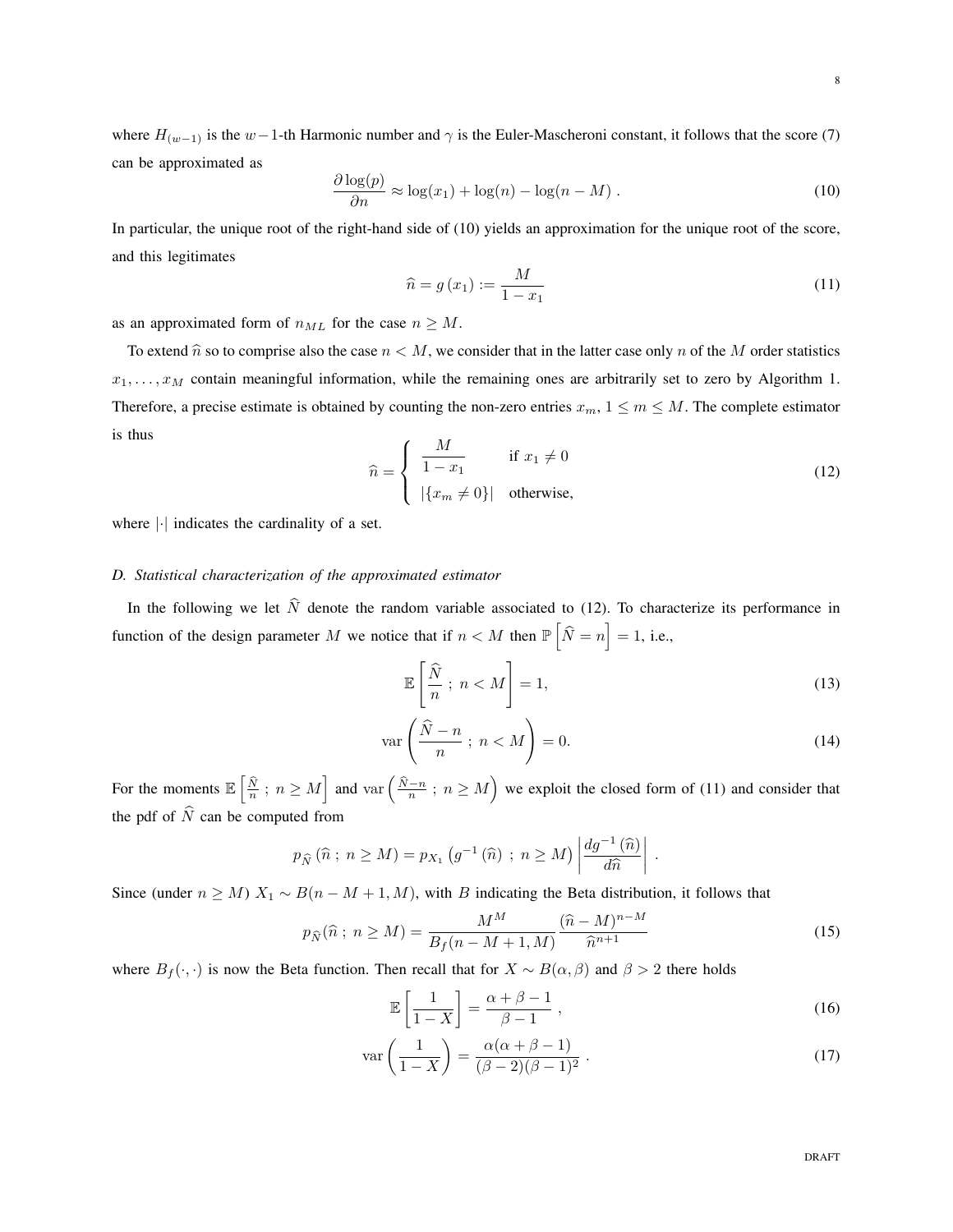Given the structure of  $g(\cdot)$  in (12), for  $2 < M \le n$  it thus holds that

$$
\mathbb{E}\left[\frac{\hat{N}}{n} \; ; \; n \ge M\right] = \frac{M}{M-1},\tag{18}
$$

$$
\operatorname{var}\left(\frac{\widehat{N}-n}{n} \; ; \; n \ge M\right) = \frac{M^2}{(M-2)(M-1)^2} - \frac{M^2}{n(M-2)(M-1)}.
$$
\n(19)

Since we are considering the case  $n \geq M$ , we conclude that the variance (19) enjoys a  $o(1/M)$  behavior asymptotically in M. Moreover

$$
\text{var}\left(\frac{\hat{N}-n}{n} \; ; \; n=M\right) = \frac{M}{(M-2)(M-1)^2} \; , \tag{20}
$$

$$
\lim_{n \to +\infty} \text{var}\left(\frac{\widehat{N}-n}{n}\right) = \frac{M^2}{(M-2)(M-1)^2},\tag{21}
$$

In other words, estimator (12) exhibits the following feature: if  $n < M$ , then the estimate is perfect; if instead  $n \geq M$  but  $n \approx M$ , then the variance of the error behaves approximately as in (20); eventually, for  $n \gg M$  the variance of the error becomes about  $M$  times bigger (cf. Figure 1). We then notice the following:



Fig. 1. Variance of the relative estimation error (19) as a function of n and M. As n approaches M with  $n \ge M$ , the estimator performance sees an M-fold improvement compared to (23). For  $n < M$ , instead, the relative error variance vanishes.

Remark 2 *The statistical performance indexes of the max-consensus based size estimator used as a building block in [9], [18], [19], [27], [20] are (calling this estimator*  $N_{max}$ ):

$$
\mathbb{E}\left[\frac{N_{max}}{n}\right] = \frac{M}{M-1},\tag{22}
$$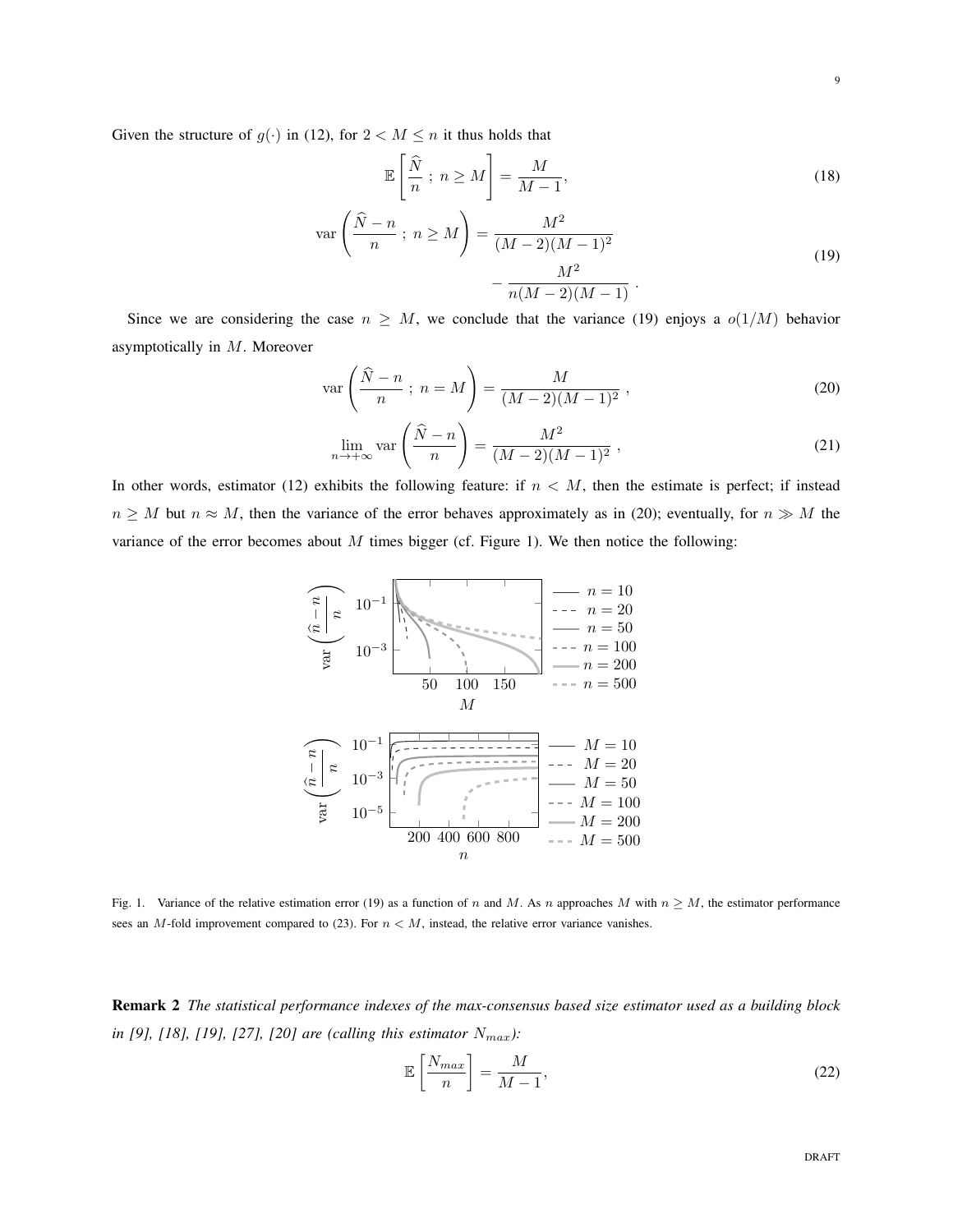$$
\text{var}\left(\frac{N_{max} - n}{n}\right) = \frac{M^2}{(M - 2)(M - 1)^2} \tag{23}
$$

*i.e., asymptotically the same of the proposed estimator*  $\widehat{N}$  when  $n \gg M$ . Therefore, the strategy proposed in *this manuscript has overall better statistical properties, and in addition, has the (meaningful) property of letting nodes estimate perfectly networks sizes when the total number of nodes is smaller than the amount of shareable information. I.e., the novel estimator*  $\widehat{N}$  *not only has a better variance, but it can also work as a perfect counter, while*  $N_{max}$  *cannot.* 

# V. TESTING HYPOTHESES

# ON THE CARDINALITY OF THE NETWORK

We now consider how nodes can decide if the network cardinality n is above (or below) a given threshold  $\overline{n}$ starting from the knowledge of the order statistic  $x_{(n-M+1)}$  computed by Algorithm 1. We formalize this problem in the classical statistical hypothesis testing framework; to maintain the paper self-contained we then summarize the needed theoretical background in Section V-A. In Section V-B, instead, we characterize the optimal decision rule and study its statistical power as a function of the design parameter M.

#### *A. Preliminaries in statistical hypothesis testing*

*(See [28] and the dedicated literature for more details.)* A *hypothesis* is a statement about a parameter of a probability distribution. A (deterministic) *hypothesis test* is a deterministic rule that decides, based on observed samples, whether a given hypothesis should be accepted (i.e. considered true) or rejected at a certain level of significance.

Let  $\{p_\theta\}_{\theta \in \Theta}$  be a family of parametric probability densities, X a r.v. with density  $p_{\overline{\theta}}$  for some unknown  $\theta \in \Theta$ , and Θ the domain of the potential parameters. We assume Θ to be divided into the two complementary sets (or hypotheses)

$$
\mathcal{H}_i := \{ x \sim p_\theta \text{ with } \theta \in \Theta_i \}, \quad i = 0, 1 \tag{24}
$$

with  $\Theta_0 \cap \Theta_1 = \emptyset$  and  $\Theta_0 \cup \Theta_1 = \Theta$ .

A (deterministic) *test* to decide between the two hypotheses in (24) is thus a deterministic function  $\phi(x)$ : range(X)  $\mapsto$  {0, 1} that maps a generic realization of X into an integer that indicates the acceptance or rejection of  $\mathcal{H}_0$ . When  $\phi(x)$  selects  $\mathcal{H}_1$  while  $\mathcal{H}_0$  is true the test is said to commit an *error of type I* (false positive). Accepting  $\mathcal{H}_0$  when  $\mathcal{H}_1$  is true is instead said to be an *error of type II* (false negative).

To statistically characterize the effectiveness of test  $\phi(x)$  it is common to refer to the function

$$
\beta_{\phi}(\theta) := \mathbb{E}_{\theta} \left[ \phi(x) \right] = \int \phi(x) p_{\theta}(x) dx , \quad \forall \theta \in \Theta , \tag{25}
$$

called the *power function* of  $\phi$ , that characterizes the statistical performance of  $\phi$  through

$$
\alpha_0(\phi) := \sup_{\theta \in \Theta_0} \beta_\phi(\theta) , \qquad (26)
$$

10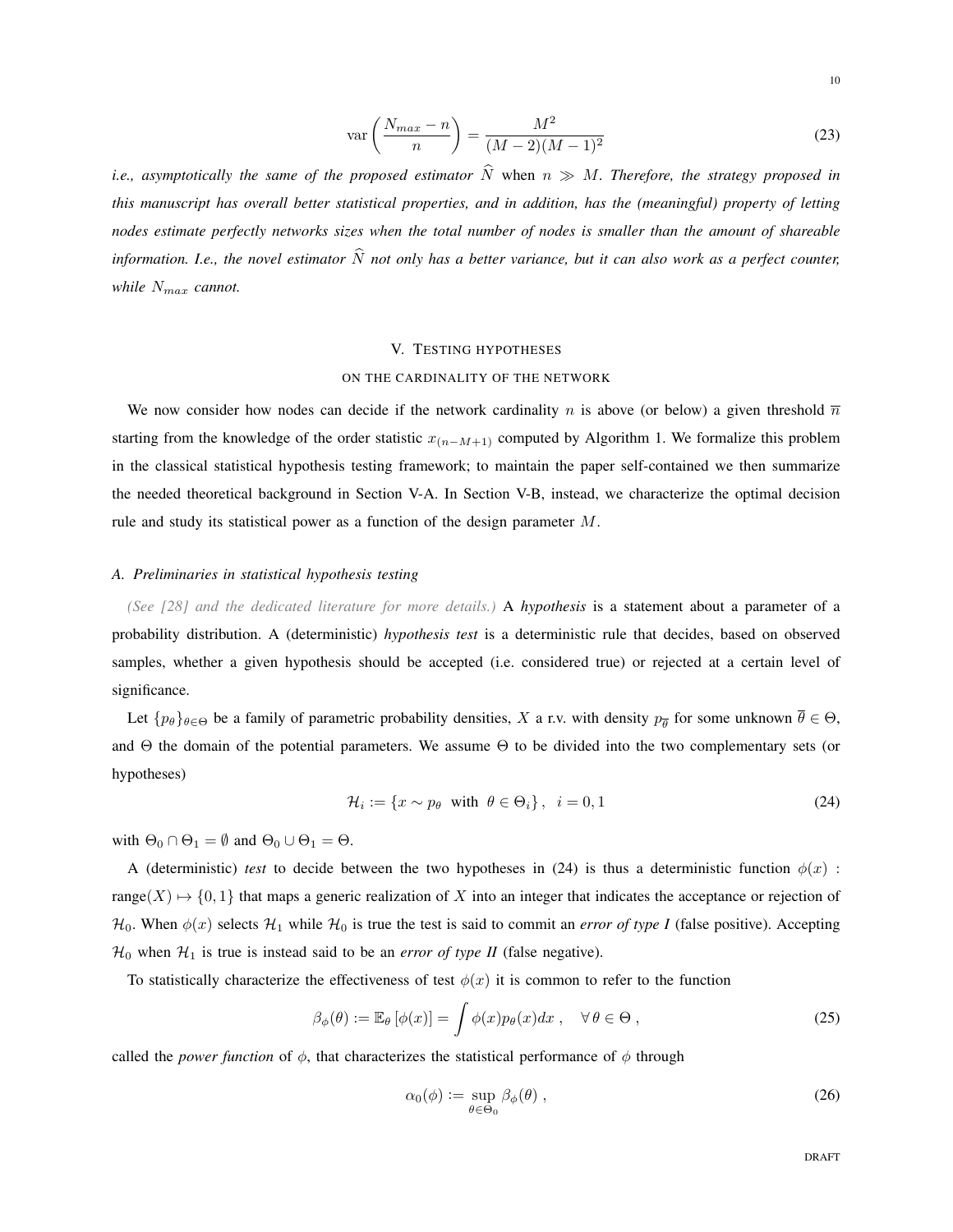The concept of optimality for a test is then usually expressed in terms of its power function: a test  $\phi(\cdot)$  is indeed said to be Uniformly Most Powerful (UMP) if there exists no other test  $\phi'(\cdot)$  that operates on the same hypotheses, has the same size (i.e., is s.t.  $\alpha_0(\phi') = \alpha_0(\phi)$ ), and has a better power in the  $\Theta_1$  region. In other words,  $\phi(\cdot)$  is UMP if every other  $\phi'(\cdot)$  with the same size of  $\phi(\cdot)$  satisfies

$$
\beta_{\phi}(\theta) \geq \beta_{\phi'}(\theta) \quad \forall \, \theta \in \Theta_1 \; .
$$

## *B. A UMP test for one-sided hypotheses on the network cardinality*

Let now x be as in (1), and let its density be as in (4). Let the hypotheses on the size of the network  $n$  be (notice that here *n* plays the role of  $\theta$  above):

$$
\begin{cases}\n\mathcal{H}_0: n \in \Theta_0 := \{\nu : \nu \leq \overline{n}\}, \\
\mathcal{H}_1: n \in \Theta_1 := \{\nu : \nu > \overline{n}\}.\n\end{cases}
$$
\n(27)

Notice that (27) is parameterized in the deterministic value  $\bar{n} > 0$ , representing a threshold size whose meaning depends on the specific application (e.g., the minimum size of the population of nodes that guarantee a certain quality of service). In this context, the decision rule takes as its input the whole vector x computed through Algorithm 1, and outputs either zero (i.e.,  $\mathcal{H}_0$ ) or one (i.e.,  $\mathcal{H}_1$ ).

Consider then that if  $n < M$ , then the test can perfectly discriminate between  $\mathcal{H}_0$  and  $\mathcal{H}_1$ , since in this case it is possible to estimate the size n perfectly. For the case  $n \geq M$  we instead need to design the optimal (in terms of power functions) test given  $x$ .

To this aim, observe that the one-parameter family of exponential densities (4) induces likelihood ratios of the form

$$
\Lambda(x_1, \dots, x_M, n_1, n_2, M) = \frac{p(x_1, \dots, x_M; n_1, M)}{p(x_1, \dots, x_M; n_2, M)}
$$
  
=  $x_1^{n_1 - n_2} \prod_{\nu = n_2 + 1}^{n_1} \frac{\nu}{\nu - M}.$  (28)

As soon as  $n_1 > n_2 > 0$ ,  $\Lambda$  is strictly increasing in the sufficient statistic  $x_1$ . This monotonicity property constitutes a sufficient condition that guarantees (see [28, Thm 3.4.1]) that for every desirable size  $\alpha_0$  there exists a corresponding UMP test  $\phi(\cdot)$  structurally defined by

$$
\phi(x_1) = \begin{cases} 0 & \text{if } x_1 \le \lambda \\ 1 & \text{otherwise} \end{cases}
$$
 (29)

with  $\lambda > 0$  an opportune threshold, and s.t. its size coincides with the test power evaluated at the frontier point  $\overline{n}$ , i.e.,

$$
\alpha_0(\phi) = \beta_\phi(\overline{n}) \tag{30}
$$

11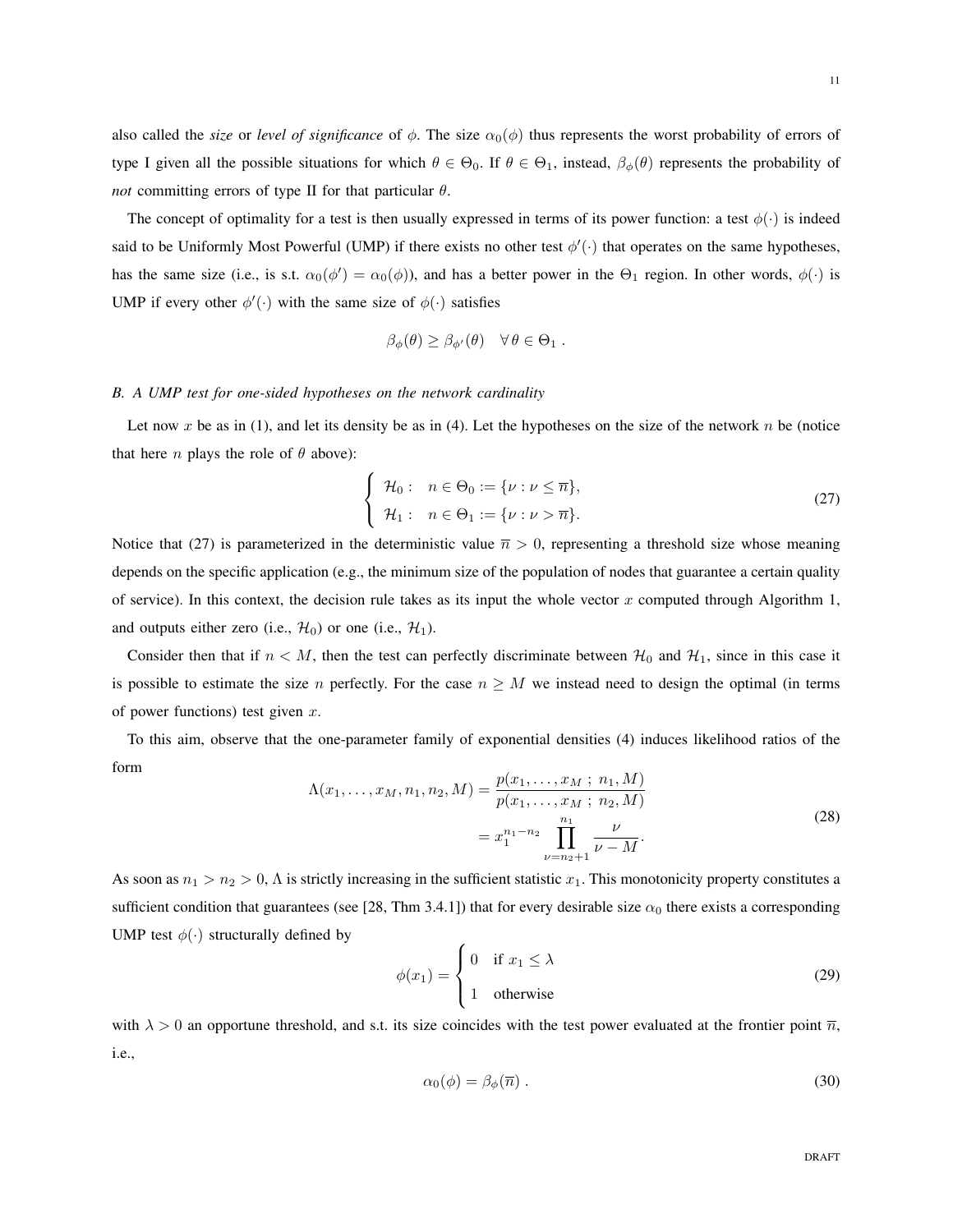12

In our specific case, to construct the UMP test it is thus sufficient to compute the corresponding threshold  $\lambda$  as a function of the desired size  $\alpha_0$ .

Let then the desired  $\alpha_0$  be given. It follows from (29) that  $\lambda$  is a function of the quantile function of a Beta r.v. More specifically, if we denote with  $Q(u; a, b)$  the quantile of a generic Beta distribution  $B(a, b)$  then the optimal  $\lambda$  is

$$
\lambda = Q\left(1 - \alpha_0; \overline{n} - M + 1, M\right). \tag{31}
$$

Although  $Q(\cdot; a, b)$  cannot be expressed in closed form, it admits a power series expansion that can be exploited to compute (31) efficiently, see, e.g., [29]. Moreover, the value of  $\lambda$  in (29) is fixed once  $\alpha_0$  and  $\overline{n}$  have been chosen and, therefore, it can be computed off-line and stored in the nodes before deployment.

Combining the above considerations, and removing the restriction  $n \geq M$ , we finally obtain the following UMP rule:

$$
\phi(x_1) = \begin{cases}\n0 & \text{if either } \left(\hat{n} < M \text{ and } \hat{n} \leq \overline{n}\right) \\
& \text{or } \left(\hat{n} \geq M \text{ and } x_1 \leq \lambda\right), \\
1 & \text{otherwise.} \n\end{cases}
$$
\n(32)

A graphical description of the performance of (32) is shown in Figure 2, where we consider  $\bar{n} = 50$  and significance levels 0.05 and 0.01. Confirming the intuitions, once a certain choice of the size  $\alpha_0$  is made, different choices of the remaining design parameter  $M$  lead to either poor power functions when  $M$  is very small or very good power functions when  $M$  is big. Indeed, increasing  $M$  leads to more information available for inference purposes, that translates into an improved test power. In general, values of M near  $\bar{n}$  yield good performance in terms of both the variance (19) of the relative error of the point estimator (12) (cf. Figure 1) and of the power of the here discussed UMP rule.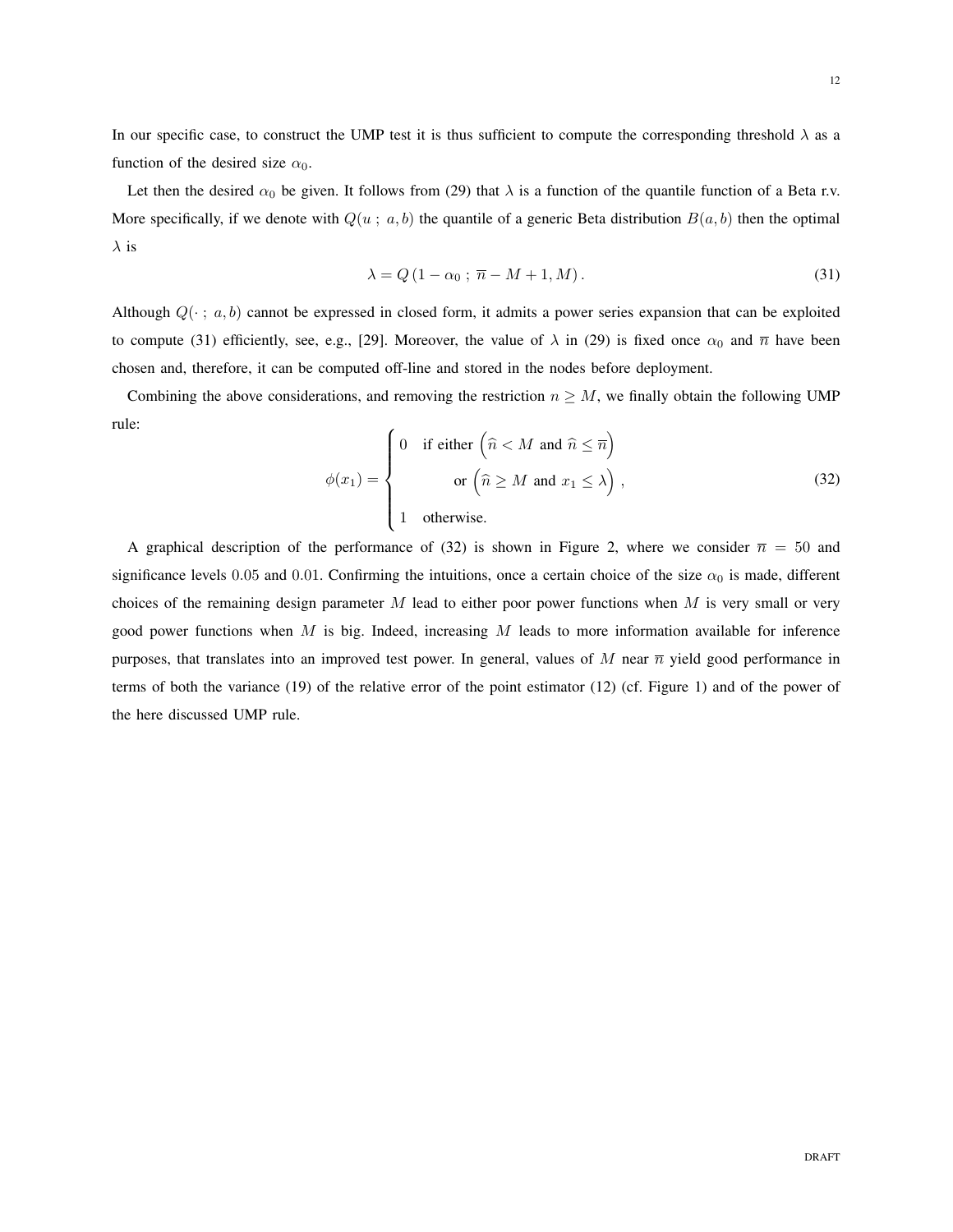

Fig. 2. The power of the UMP decision rule (32) as a function of n and M for  $\overline{n} = 50$  and two different values for the size,  $\alpha_0(\phi) = 0.05$ for the plots in the first column and  $\alpha_0(\phi) = 0.01$  for the plots in the second column. Notice that if  $n < M$ , then the power is one since (32) discriminates perfectly between hypotheses (27).

# VI. NUMERICAL EXPERIMENTS

Before continuing we recall the concept of k-steps neighborhood: given a generic node  $i \in V$  and  $k \in \mathbb{N}$ , the k-steps neighborhood of i is the set of nodes connected to i by at least one path of at most k links, and that is formally defined for  $k = 0$  as  $V_i^0 := \{i\}$  and for  $k \ge 1$  through the recursion

$$
V_i^k := \bigcup_{(i,j)\in E} V_j^{k-1} \tag{33}
$$

To show the effectiveness of the point estimator (12) and of the hypothesis test (32) we consider the following application: in the tree network of Figure 3 each node aims at estimating how many k-steps neighbors they have for  $k = 1, \ldots, 6$ . Moreover, each node aims also at deciding whether it has at least  $\overline{n} = 100$  6-steps neighbors or not.

To solve this problem we propose to opportunely parallelize  $D$  instances of Algorithm 1 so that nodes can generate statistical information on the size of the various  $k$ -steps neighborhoods up to distance  $D$  (a design parameter). More specifically, we let the state of the generic agent i be a matrix  ${}^{i}x \in \mathbb{R}^{D \times M}$  and aim at letting the k-th column of  $i_x$  aggregate information from i's k-steps neighbors.

Consider then the following scheme: *i*) during each epoch  $t = 0, 1, 2, \ldots$ , node *i* performs the same operations described in Algorithm 1 but separately on each column of the new augmented state; *ii)* to accommodate the recursive step in (33), at the beginning of each epoch, node i shifts the columns of  $i<sub>x</sub>$  by one to the right (so that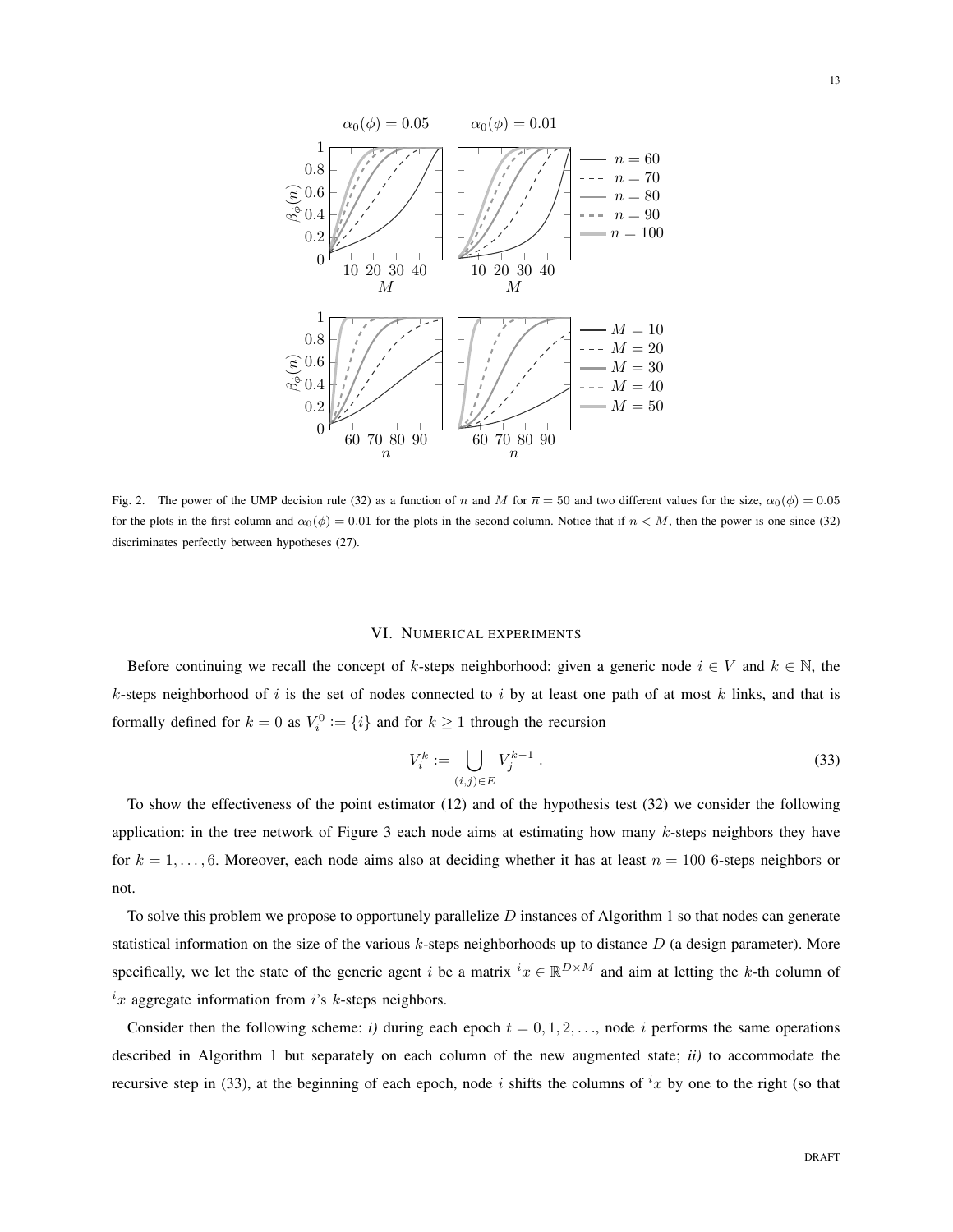

Fig. 3. A balanced tree with 5 levels and a total of 121 nodes. If a node has a darker interior then this means that it believes (through the UMP test defined in this section) that its 6-steps neighborhood contains at least  $\overline{n} = 100$  nodes.

the old  $D$ -th column is effectively discarded), while the leftmost column is reinitialized with a new random ID as in step 2 of Algorithm 1.

This mechanism allows the generic node *i* to produce at each epoch *t*: *1*) a local estimate  $\hat{n}_i^k(t)$  of the cardinality of the generic neighborhood  $V_i^k$  by exploiting (12); 2) a decision between alternative hypotheses on the cardinality of the generic neighborhood  $V_i^k$  by exploiting (32).

To address the application described above in the network of Figure 3, we thus let every node independently perform a statistical test to decide if its 6-steps neighborhood contains more than  $\overline{n} = 100$  nodes or not. We considered  $M = 80$  and set the level of significance to 0.01, thus bounding the rate of type I errors. In the figure, the nodes drawn in a darker color are those that set an alarm after evaluating the hypothesis test. Notice that all the nodes of the network correctly inferred whether their 6-steps neighborhood contains more then 100 peers.

In Figure 4, instead, we depict two typical realizations of the evolutions of the estimates  $\hat{n}_i^k(t)$ ,  $k = 1, \ldots, 4$ , for the node  $i$  in the center of the network. Confronting the panels it is possible to notice the main feature of the cardinality estimator proposed in this paper, i.e., the fact that if  $|V_i^k| < M$ , then the estimator acts as a counting mechanism. If instead  $|V_i^k| \geq M$ , then the estimator is a proper estimator, in the sense that it is not perfect and its statistical performance depend on  $M$  as described in (19).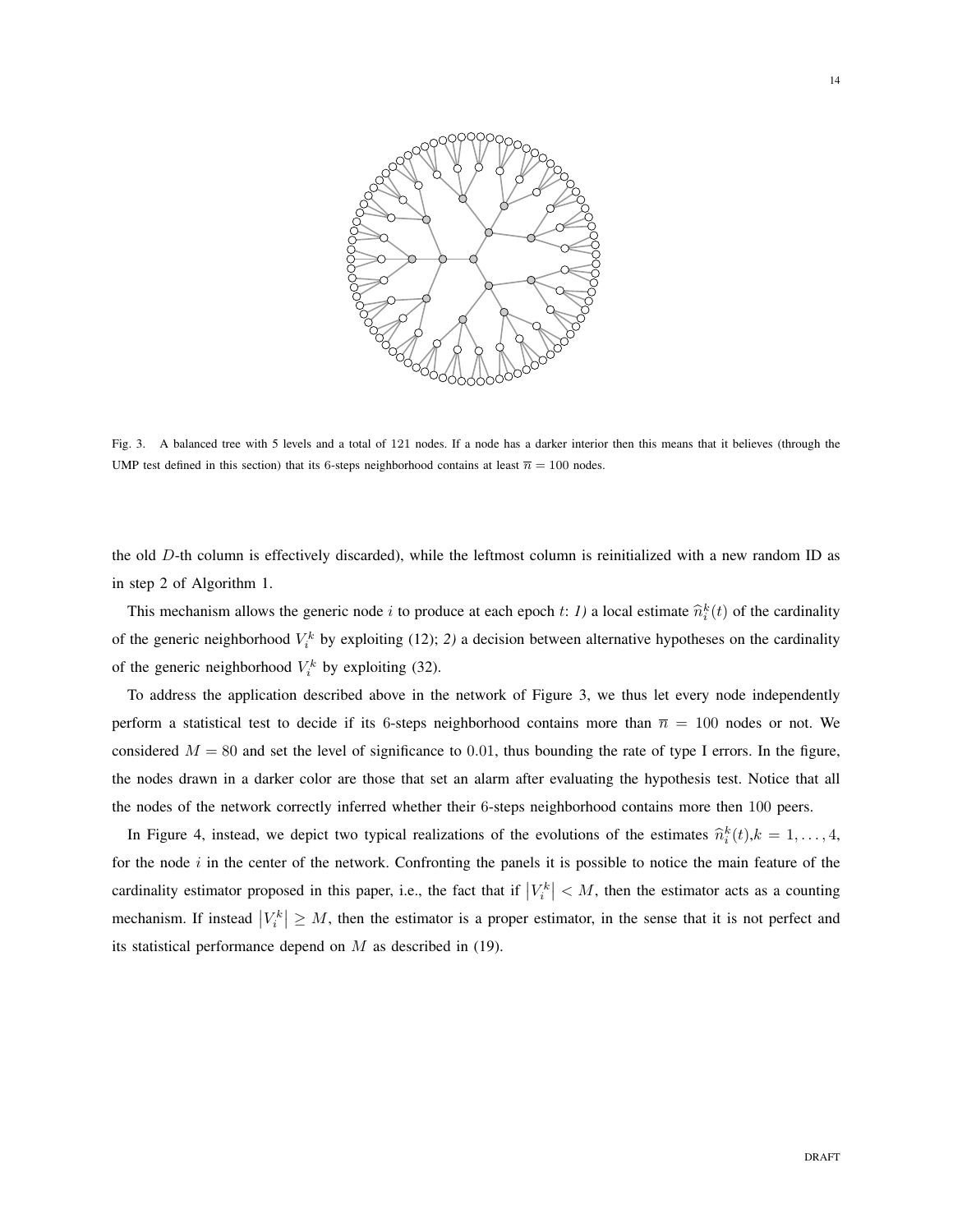

Fig. 4. Typical realizations of the evolutions of the estimators  $\hat{n}_i^k(t)$  of the sizes of the k-steps neighborhoods for  $k = 1, ..., 4$ . The left panel, corresponding to  $M = 30$ , shows average estimation errors that are noticeably bigger than the ones committed in the right panel, for which  $M = 80$ . Moreover, since  $30 < |V_i^3| < 80$ , for the right panel the estimator of the 3-steps neighborhood works as a counting mechanism, whereas for the left panel it does not. The horizontal gray lines indicate the exact size of the considered k-steps neighborhoods after the initial transitory.

## VII. CONCLUSIONS

This paper presents a novel counting strategy that is tailored for distributed networked applications and that enjoys several desirable practical properties, such as uniformly bounded per-transmission communication requirements, trivial computational requirements, perfect precisions for small networks, and fast convergence times.

The structure of the computational procedure, that is based on the distributed computation of order statistics, enables the derivation of both point and interval estimators and their complete statistical characterization. More precisely, point estimators are derived from approximated Maximum Likelihood (ML) concepts, while interval estimators are derived in the forms of opportune hypothesis tests on the size of the underlying network.

For small networks the point estimator works as a counting mechanism, and this represents an improvement with respect to the existing literature. The statistical performance of the estimator compare favorably to that of other size estimation technique that are based on max consensus operations and have the same convergence properties.

The novel technique proposed here opens up several research directions. We devise specially the following ones: *i)* studying the properties of the estimators when considering discretization effects; *ii)* finding the potential extensions that can be implemented when removing the requirement that every node should have the same final estimate; *iii)* understanding which other topological quantity can be computed by nodes while running this estimation strategy.

*Acknowledgments:* We thank Federica Garin for the insightful discussions and her comments on a previous version of the manuscript.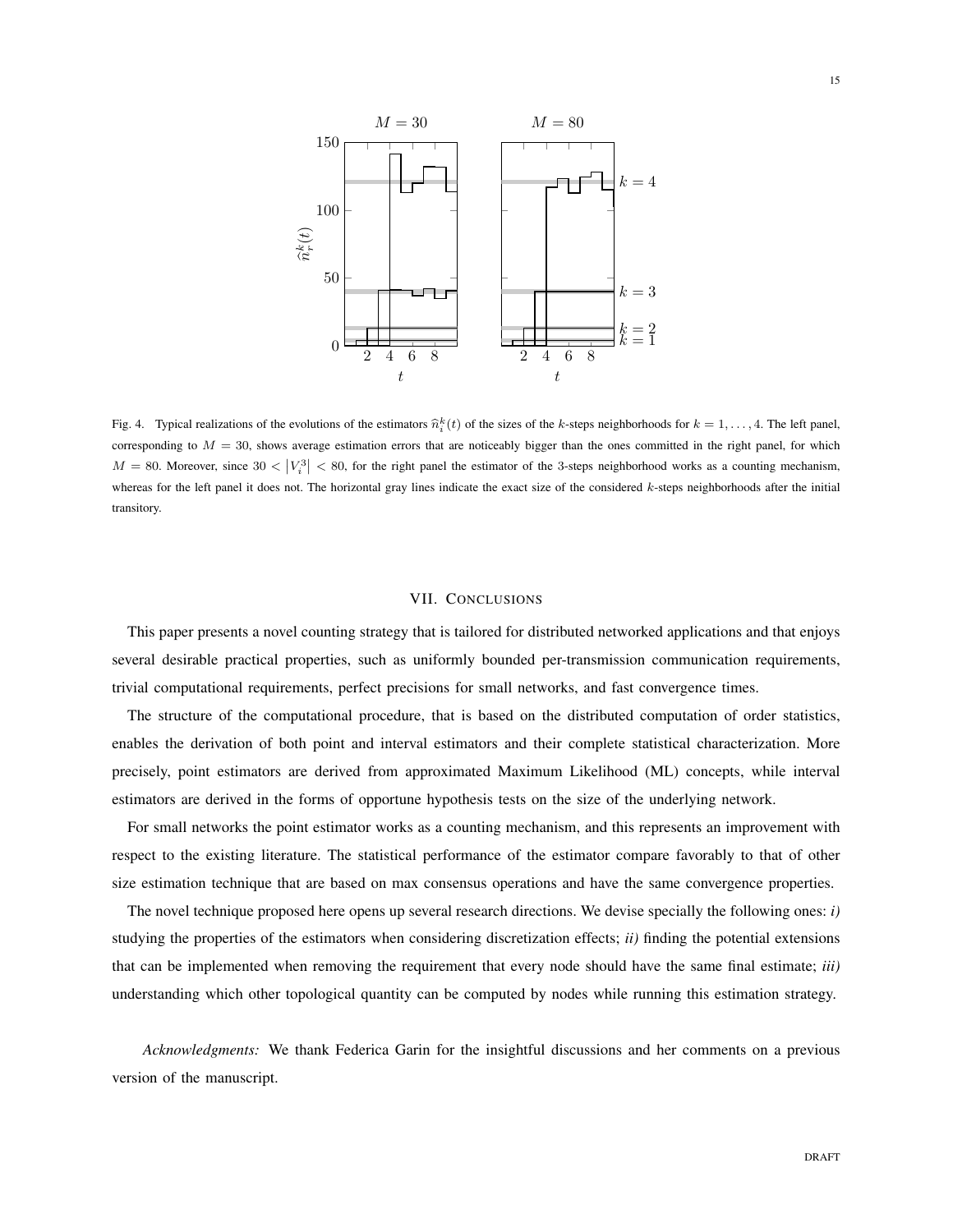#### **REFERENCES**

- [1] D. Varagnolo, G. Pillonetto, and L. Schenato, "Distributed parametric and nonparametric regression with on-line performance bounds computation," *Automatica*, vol. 48, no. 10, pp. 2468–2481, 2012.
- [2] B. Codenotti, P. Gemmell, P. Pudlák, and J. Simon, "On the Amount of Randomness Needed in Distributed Computations," CNR Italy, Tech. Rep., Sept. 1997.
- [3] C. Gkantsidis, M. Mihail, and A. Saberi, "Random walks in peer-to-peer networks: algorithms and evaluation," *Performance Evaluation*, vol. 63, no. 3, pp. 241–263, Mar. 2006.
- [4] L. Massouliè, E. L. Merrer, A.-M. Kermarrec, and A. Ganesh, "Peer counting and sampling in overlay networks: random walk methods," in *Proceedings of the twenty-fifth annual ACM symposium on Principles of distributed computing*, 2006, pp. 123–132.
- [5] B. Ribeiro and D. Towsley, "Estimating and sampling graphs with multidimensional random walks," in *Proceedings of the 10th annual conference on Internet measurement*, 2010.
- [6] D. Kostoulas, D. Psaltoulis, I. Gupta, K. P. Birman, and A. J. Demers, "Active and passive techniques for group size estimation in large-scale and dynamic distributed systems," *The Journal of Systems and Software*, vol. 80, no. 10, pp. 1639–1658, Oct. 2007.
- [7] M. Kurant, C. T. Butts, and A. Markopoulou, "Graph Size Estimation," *arXiv*, Oct. 2012.
- [8] D. Varagnolo, L. Schenato, and G. Pillonetto, "A variation of the Newton-Pepys problem and its connections to size-estimation problems," *Statistics & Probability Letters*, vol. 83, no. 5, pp. 1472–1478, 2013.
- [9] D. Varagnolo, G. Pillonetto, and L. Schenato, "Distributed cardinality estimation in anonymous networks," *IEEE Transactions on Automatic Control*, vol. 59, no. 3, pp. 645–659, 2014.
- [10] I. Shames, T. Charalambous, C. N. Hadjicostis, and M. Johansson, "Distributed Network Size Estimation and Average Degree Estimation and Control in Networks Isomorphic to Directed Graphs," in *Allerton Conference on Communication Control and Computing*, 2012.
- [11] F. Morbidi and A. Y. Kibangou, "A Distributed Solution to the Network Reconstruction Problem," *Systems and Control Letters*, vol. 70, pp. 85–91, 2014.
- [12] C. Budianu, S. Ben-David, and L. Tong, "Estimation of the number of operating sensors in large-scale sensor networks with mobile access," *IEEE Transactions on Signal Processing*, vol. 54, no. 5, pp. 1703–1715, May 2006.
- [13] P. Flajolet, E. Fusy, O. Gandouet, and F. Meunier, "HyperLogLog: the analysis of a near-optimal cardinality estimation algorithm," in *Analysis of Algorithms*, 2007.
- [14] P. Flajolet and G. N. Martin, "Probabilistic counting algorithms for data base applications," *Journal of Computer and System Sciences*, vol. 31, no. 2, pp. 182–209, Oct. 1985.
- [15] F. Garin and Y. Yuan, "Distributed privacy-preserving network size computation: A system-identification based method," in *IEEE Conference on Decision and Control*, Dec. 2013, pp. 5438–5443.
- [16] O. Sluciak and M. Rupp, "Network Size Estimation Using Distributed Orthogonalization," *IEEE Signal Processing Letters*, vol. 20, no. 4, pp. 347–350, Apr. 2013.
- [17] A. Coluccia and G. Notarstefano, "Distributed estimation of binary event probabilities via hierarchical Bayes and dual decomposition," in *52nd IEEE Conference on Decision and Control*, Dec. 2013, pp. 6753–6758.
- [18] C. Baquero, P. S. S. Almeida, R. Menezes, and P. Jesus, "Extrema Propagation: Fast Distributed Estimation of Sums and Network Sizes," *IEEE Transactions on Parallel and Distributed Systems*, vol. 23, no. 4, pp. 668 – 675, Apr. 2012.
- [19] H. k. Terelius, D. Varagnolo, and K. H. Johansson, "Distributed size estimation of dynamic anonymous networks," in *IEEE Conference on Decision and Control*, 2012.
- [20] J. Cichon, J. Lemiesz, W. Szpankowski, and M. Zawada, "Two-Phase Cardinality Estimation Protocols for Sensor Networks with Provable Precision," in *IEEE Wireless Communications and Networking Conference*, Paris, France, Apr. 2012.
- [21] Z. Bar-Yossef, R. Kumar, and D. Sivakumar, "Reductions in streaming algorithms, with an application to counting triangles in graphs," in *ACM-SIAM symposium on Discrete algorithms on Discrete algorithms*, 2002, pp. 623–632.
- [22] P. Chassaing and L. Gerin, "Efficient estimation of the cardinality of large data sets," *arXiv*, Jan. 2007.
- [23] F. Giroire, "Order statistics and estimating cardinalities of massive data sets," *Discrete Applied Mathematics*, vol. 157, pp. 406–427, 2009.
- [24] J. Lumbroso, "An optimal cardinality estimation algorithm based on order statistics and its full analysis," in *International Meeting on Probabilistic, Combinatorial, and Asymptotic Methods in the Analysis of Algorithms*, 2010.
- [25] H. A. A. David and H. N. N. Nagaraja, *Order Statistics*. Wiley series in Probability and Statistics, 2003.